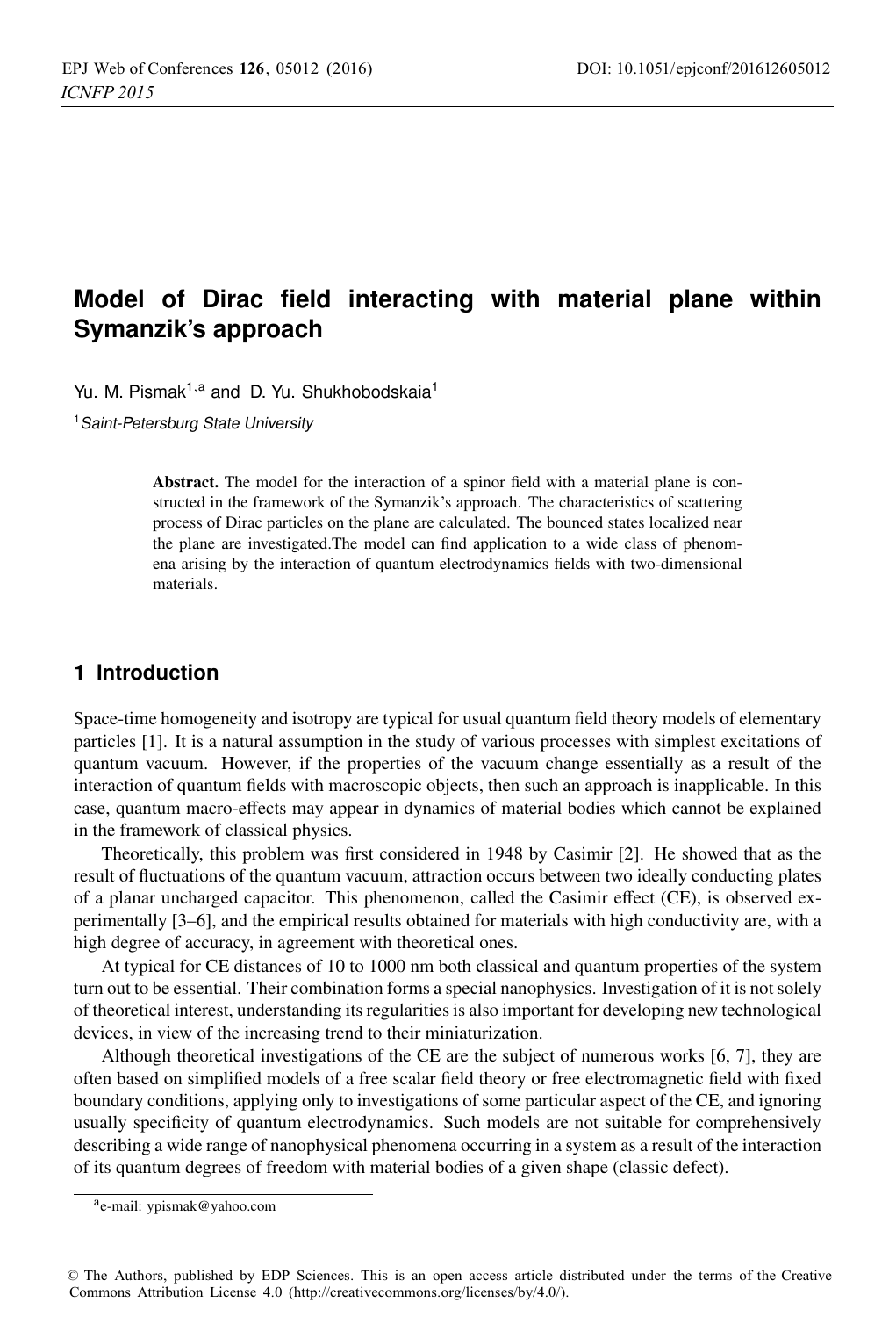The results presented in our paper were obtained within the Symanzik's approach [8], in which the interaction of quantized fields with a spatial inhomogeneity is modeled by an additional action functional (defect action), concentrated in the spatial domain where this inhomogeneity - a macroscopic object - is located. An important assumption is also that the standard requirements for quantum field models (locality, renormalizability, symmetry properties) are fulfilled.

Special attention is given to quantum field models with two-dimensional spatial inhomogeneities due to the recent progress in the physics of two-dimensional material. In quantum electrodynamics (QED), the interaction of photons with a two-dimensional defect is entirely determined by the requirements of locality, gauge invariance, and renormalizability and is described by a Chern-Simons action functional with one dimensionless constant characterizing the properties of the material [9]. The Casimir force depends on that constant and thus become nonuniversal. For a planar capacitor it can be not only attractive but also repulsive [9]. The interaction of electromagnetic waves with two-dimensional planar defects in the model with a Chern-Simons potential was investigated in [10] - [12].

In this paper we use Symanzik's approach in the standard QED in (3+1)-dimensional space-time to model the interaction of a two-dimensional material object with the Dirac field. Such a problem for a spinor field was considered in [13]. In the defect action functional, in addition to the photon Chern-Simons action, a purely Dirac contribution must be taken into account in accordance with the basic principles of QED. In this model framework, we investigate scattering of spinor particles on a material plane and also consider bound states localized in its vicinity.

#### **2 Statement of problem**

The proposed by Symanzik action functional describing the interaction of the quantum field with material object (defect) has the form:

$$
S(\varphi) = S_V(\varphi) + S_{def}(\varphi),
$$

where  $S_V$  is the action of the original quantum field system and  $S_{def}$  is the defect action:

$$
S_V(\varphi) = \int L(\varphi(x))d^Dx, \ S_{def}(\varphi) = \int_{\Gamma} L_{def}(\varphi(x))d^{D'}x.
$$

Here  $\Gamma$  is a subspace of dimension  $D' \le D$  in a D-dimensional space [8]. The basic principles of QEDgauge invariance, locality, and renormalizability-impose strong constraints on the possible form of the defect action *S*  $_{def}$ . It follows that interaction of the photon field  $A_\mu(x)$  with a two-dimensional surface without charges and currents and shape defined by equation  $\Phi(x) = 0$ ,  $x = (x_0, x_1, x_2, x_3)$ , is described by the Chern-Simons functional

$$
S_{def}(A) = \frac{a}{2} \int \varepsilon^{\lambda \mu \nu \rho} \partial_{\lambda} \Phi(x) A_{\mu}(x) F_{\nu \rho}(x) \delta(\Phi(x)) d^4 x,
$$

where  $F_{\gamma\rho}(x) = \partial_{\gamma}A_{\rho} - \partial_{\rho}A_{\gamma}$ ,  $\varepsilon^{\lambda\mu\nu\rho}$  is the totally antisymmetric tensor ( $\varepsilon^{0123} = 1$ ), and the parameter *a* is a dimensionless coupling constant. This expression is the most general form of a gauge-invariant action concentrated on a defect surface being invariant in respect to reparameterization of one and not having any negative-dimension parameters. A fermionic contribution to the defect action in the most general form is written as

$$
S_{def}(\bar{\psi},\psi) = \sum_{j=1}^{16} \int \alpha_j \bar{\psi}(x) \Gamma_j \psi(x) \delta(\Phi(x)) dx,
$$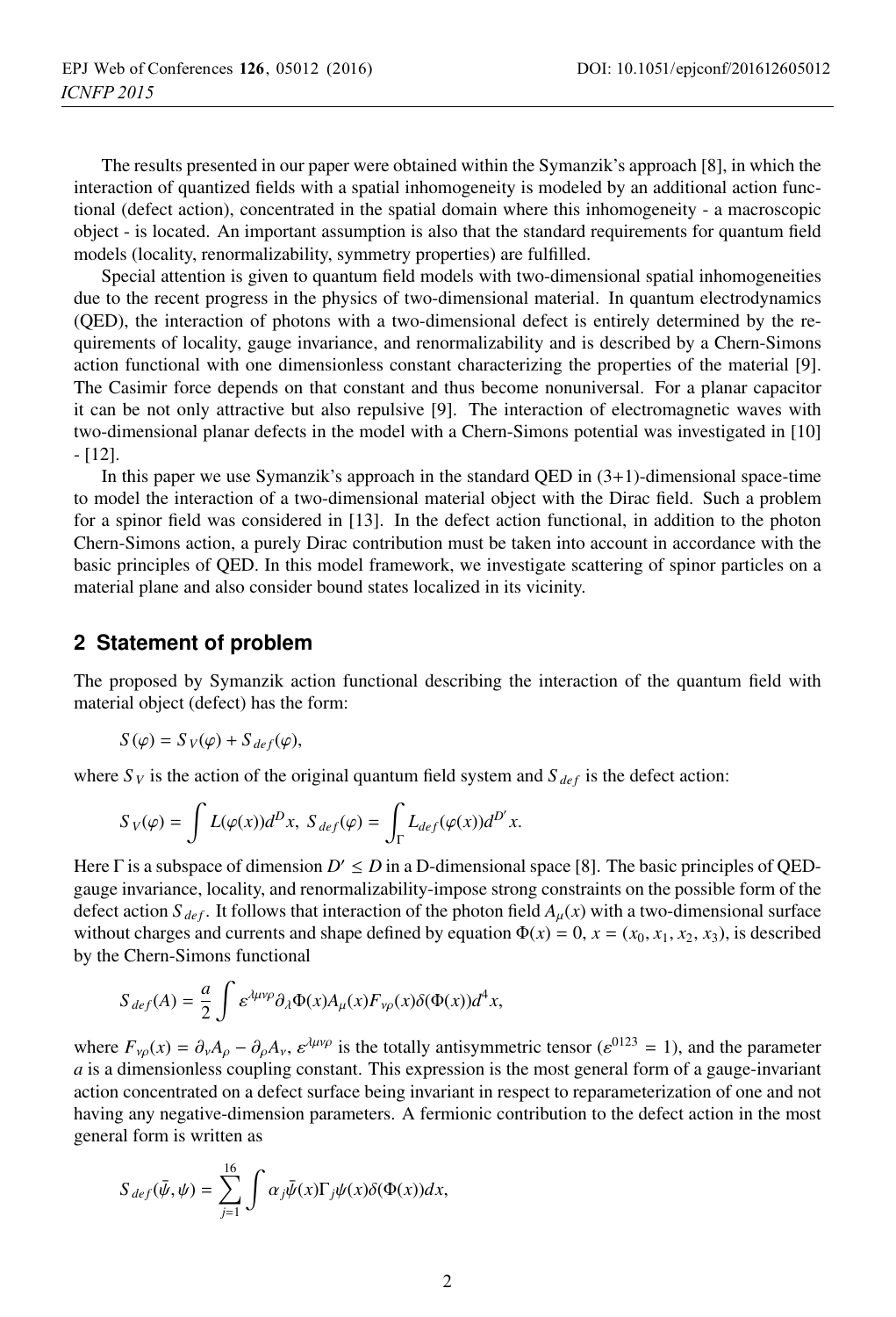where  $\Gamma_i$  are the 16 basis Dirac matrices and  $\alpha_i$  are dimensionless coupling constants. The full action of the model, which satisfies the basic principles of QED, has the form

$$
S(\bar{\psi}, \psi, A) = -\frac{1}{4} F_{\mu\nu} F^{\mu\nu} + \bar{\psi} (i\hat{\partial} - m + ie\hat{A}) \psi + S_{def}(A) + S_{def}(\bar{\psi}, \psi).
$$

By virtue of the renormalizability requirement, the coupling of fields is described by the standard term  $ie\bar{\psi}\hat{A}\psi$  in the QED action.

In this paper we consider the defect, which lie on the material plane  $x_3 = 0$ . Then in the Dirac part of the action of our model,

$$
S(\overline{\psi}, \psi) = \int \overline{\psi}(x)(i\hat{\partial} - m + \Omega(x_3))\psi(x)dx,
$$
\n(1)

the coupling of the spinor field to the plane is described by the matrix  $\Omega(x_3) = Q\delta(x_3)$ . Because  $\Omega(x_3)$ and  $\delta(x_3)$  have the dimension of mass, the matrix *Q* is dimensionless. By the symmetry of the system, it must be invariant under transformations in the subgroup of the Poincare group not changing the  $x_3$ coordinate. In the most general case, the matrix *Q* can be represented as

$$
Q = q_1 I + q_2 \gamma_5 + q_3 \gamma_3 + q_4 \gamma_5 \gamma_3,\tag{2}
$$

where *I* is the unit 4*x*4 matrix and  $\gamma_3$  and  $\gamma_5 = i\gamma_0\gamma_1\gamma_2\gamma_3$  are Dirac matrices, for which we use the representation

$$
\gamma_0 = \begin{pmatrix} 1 & 0 & 0 & 0 \\ 0 & 1 & 0 & 0 \\ 0 & 0 & -1 & 0 \\ 0 & 0 & 0 & -1 \end{pmatrix}, \quad \gamma_1 = \begin{pmatrix} 0 & 0 & 0 & 1 \\ 0 & 0 & 1 & 0 \\ 0 & -1 & 0 & 0 \\ -1 & 0 & 0 & 0 \end{pmatrix},
$$

$$
\gamma_2 = \begin{pmatrix} 0 & 0 & 0 & -i \\ 0 & 0 & i & 0 \\ 0 & i & 0 & 0 \\ -i & 0 & 0 & 0 \end{pmatrix}, \quad \gamma_3 = \begin{pmatrix} 0 & 0 & 1 & 0 \\ 0 & 0 & 0 & -1 \\ -1 & 0 & 0 & 0 \\ 0 & 1 & 0 & 0 \end{pmatrix}.
$$

The motion of a spinor particle in the field of the defect  $\Omega(x_3)$  is described by the Dirac equation

$$
(i\hat{\partial} - m + \Omega(x_3))\psi(x) = 0.
$$
\n(3)

It is one of the Euler-Lagrange equations for action (1), obtained by taking the functional derivative of the action with respect to  $\overline{\psi}(x)$ . Taking the derivative of (1) with respect to  $\psi(x)$  yields the second equation:

$$
(-i\partial_{\mu}\overline{\psi}(x))\gamma^{\mu}+\overline{\psi}(x)(m-\Omega(x_3))=0.
$$

It can be easily verified that this equation can be obtained for  $\overline{\psi}(x) = \psi^*(x)\gamma_0$  by the Dirac conjugation of equation (3), if  $\gamma_0 \Omega^+(x_3) = \Omega(x_3)\gamma_0$ .

We introduce the following notation

$$
\overline{x} = (x_0, x_1, x_2), \overline{px} = p_0x_0 - p_1x_1 - p_2x_2.
$$

for (2+1)- parts of space-time vectors and represent  $\psi(x) = \psi(\bar{x}, x_3)$  as  $\psi(x) = \psi_s(x) + \psi_a(x)$ , where

$$
\psi_s(x) = \frac{1}{2}(\psi(\bar{x}, x_3) + \psi(\bar{x}, -x_3)), \ \psi_a(x) = \frac{1}{2}(\psi(\bar{x}, x_3) - \psi(\bar{x}, -x_3)).
$$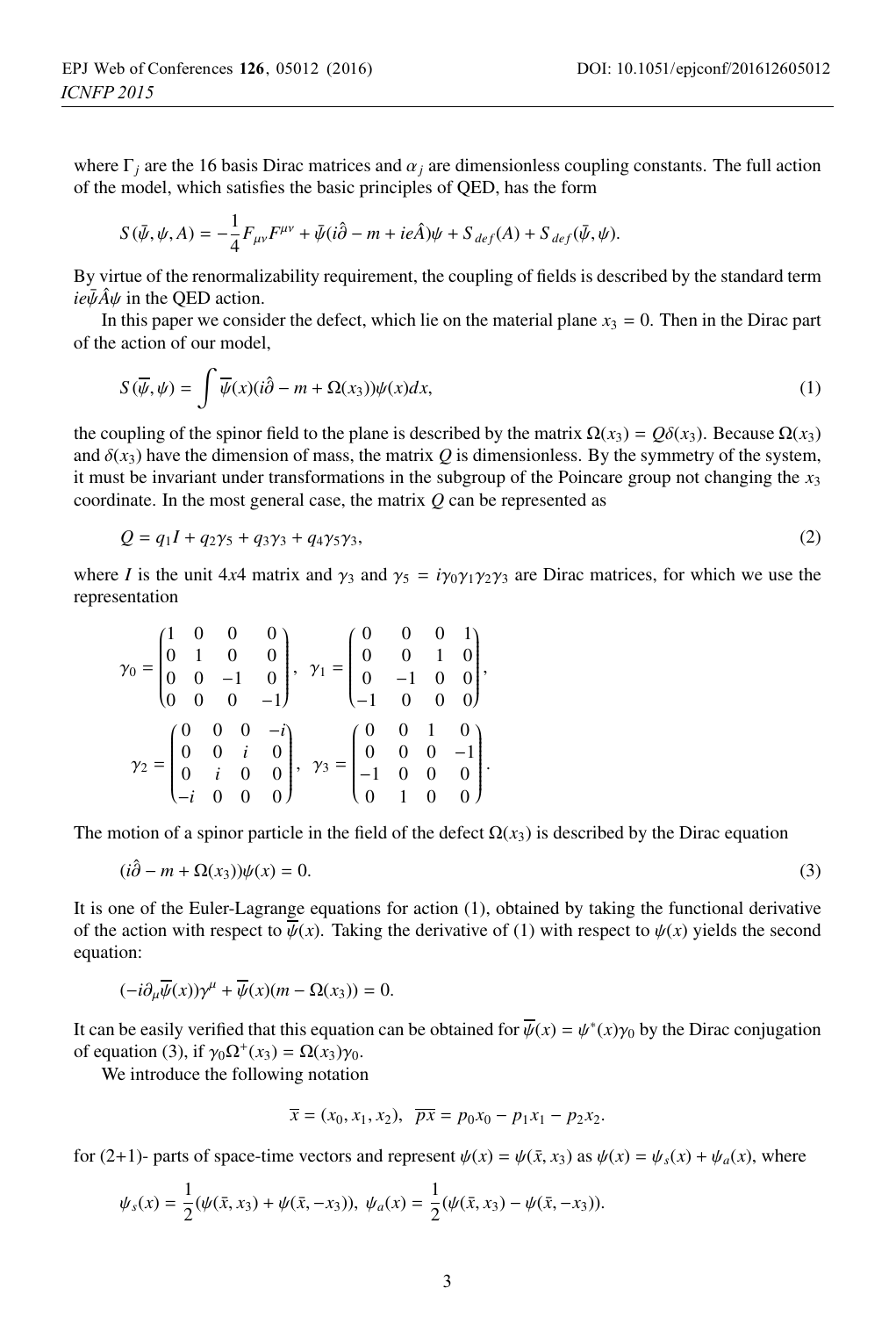Analysis of the possible singularities of spinor  $\psi(x)$  at the point  $x_3 = 0$ , which was made in the paper [14], leads to the following: for  $x_3 \neq 0$ , the field  $\psi(x)$  satisfies the Dirac equation

$$
(\mathrm{i}\hat{\partial} - m)\psi(x) = 0,\tag{4}
$$

and the relation

$$
-i\gamma_3\psi_a(\bar{x}) + Q\psi_s(\bar{x}) = 0.
$$
\n(5)

holds at  $x_3 = 0$ . The general solution of (4) with  $x_3 > 0$  can be represented as

$$
\psi(x) = \frac{1}{(2\pi)^3} \int e^{i\bar{p}\bar{x}} \psi_+(\bar{p}, x_3) d\bar{p}.
$$

Then it follows from (4) that  $\psi_+(\bar{p}, x_3)$  satisfies the equation

$$
(i\gamma_3\partial_3+\hat{\bar{p}}+m)\psi_+(\bar{p},x_3)=0.
$$

Its general solution has the form

$$
\psi_{+}(\bar{p},x_{3})=U(\bar{p},x_{3})\chi_{+}(\bar{p}),\ U(\bar{p},x_{3})=e^{-i\gamma_{3}(\hat{p}+m)x_{3}}.
$$
\n(6)

where  $\chi_{+}(\bar{p})$  is an arbitrary spinor depending only on  $\bar{p}$ .

Similarly, for  $x_3 < 0$ , we obtain

$$
\psi(x) = \frac{1}{(2\pi)^3} \int e^{i\bar{p}\bar{x}} \psi_{-}(\bar{p}, x_3) d\bar{p}, \ \psi_{-}(\bar{p}, x_3) = e^{-i\gamma_3(\hat{p} + m)x_3} \chi_{-}(\bar{p}). \tag{7}
$$

From (5), (6), (7) we obtain the relation

$$
-i\gamma_3(\chi_+ - \chi_-) + Q(\chi_+ + \chi_-) = 0,
$$

which implies that

$$
\chi_{-} = S\chi_{+}, \ S = (i\gamma_{3} + Q)^{-1}(i\gamma_{3} - Q). \tag{8}
$$

We introduce the notation

$$
\kappa(\bar{p}) = \sqrt{\bar{p}^2 - m^2}, P^{\pm}(\bar{p}) = \frac{1}{2} \left( 1 \pm \frac{\gamma_3(\hat{p} + m)}{\kappa(\bar{p})} \right).
$$

We can then represent  $U(\bar{p}, x_3)$  as

$$
U(\bar{p}, x_3) = e^{-i\gamma_3(\hat{p}+m)x_3} = \cos(\kappa(\bar{p})x_3) - i\sin(\kappa(\bar{p})x_3)\frac{\gamma_3(\hat{p}+m)}{\kappa(\bar{p})} =
$$
  
=  $e^{-i\kappa(\bar{p})x_3}P^+(\bar{p}) + e^{i\kappa(\bar{p})x_3}P^-(\bar{p}).$ 

The matrices  $P^{\pm}(\bar{p})$  are projectors:

$$
P^{\pm}(\bar{p})P^{\pm}(\bar{p}) = P^{\pm}(\bar{p}), P^+(\bar{p}) + P^-(\bar{p}) = 1,
$$
  

$$
P^+(\bar{p})P^-(\bar{p}) = P^-(\bar{p})P^+(\bar{p}) = 0.
$$

Each of them has two two-dimensional eigensubspaces *L*<sup>+</sup> and *L*−, which are represented as linear combinations of two mutually orthogonal eigenvectors  $v_1^{\pm}$  and  $v_2^{\pm}$ :

$$
L^{\pm}(a_1^{\pm},a_2^{\pm}) = a_1^{\pm}v_1^{\pm} + a_2^{\pm}v_2^{\pm},
$$
  

$$
P^{\pm}(\bar{p})L^{\pm}(a_1^{\pm},a_2^{\pm}) = L^{\pm}(a_1^{\pm},a_2^{\pm}), \ P^{\pm}(\bar{p})L^{\mp}(a_1^{\mp},a_2^{\mp}) = 0.
$$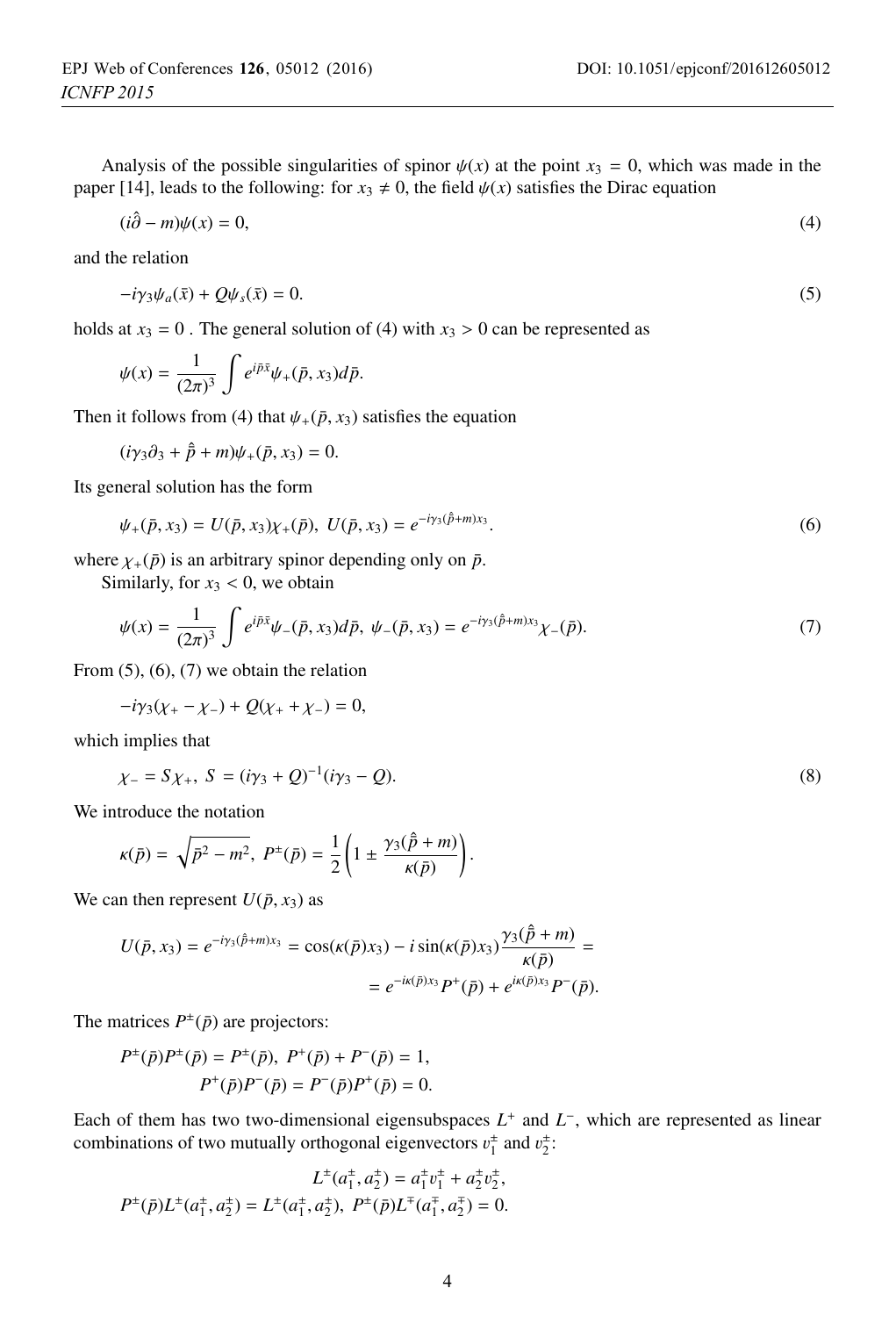Here,  $a_i^{\pm}$ ,  $i = 1, 2$ , are complex parameters, and  $v_i^{\pm}$ ,  $i = 1, 2$ , are spinors, which we choose as

$$
v_1^+ = n_1^{-1} \left( -h_1, h_2^-, 1, h_3^- \right), v_2^+ = n_2^{-1} \left( h_1, h_2^+, 1, h_3^+ \right),
$$
  
\n
$$
v_1^- = n_2^{-1} \left( -h_1, h_2^+, 1, -h_3^+ \right), v_2^- = n_1^{-1} \left( h_1, h_2^-, 1, -h_3^- \right)
$$
  
\n
$$
n_1 = 2 \sqrt{\frac{p_0 h_2^-}{(p_1 + ip_2)}}, n_2 = 2 \sqrt{\frac{p_0 h_2^+}{(p_1 + ip_2)}}, h_1 = \frac{\sqrt{p_0^2 - m^2}}{m + p_0},
$$
  
\n
$$
h_2^{\pm} = \frac{p_0^2 - m^2 \pm \sqrt{p_0^2 - m^2 \kappa(\bar{p})}}{(m + p_0)(p_1 - ip_2)}, h_3^{\pm} = \frac{\kappa(\bar{p}) \pm \sqrt{p_0^2 - m^2}}{p_1 - ip_2}.
$$

These spinors are eigenstates of the helicity operator

$$
\sigma(\vec{p}) = \frac{i}{2|\vec{p}|}(\vec{p}\,\vec{s}), \ \vec{s} = (\gamma_2\gamma_3, -\gamma_1\gamma_3, \gamma_1\gamma_2).
$$

They satisfy the relations

$$
\sigma(\vec{p})|_{p_3=\mp\kappa(\vec{p})}v_1^{\pm}=-\frac{1}{2}v_1^{\pm}, \ \sigma(\vec{p})|_{p_3=\mp\kappa(\vec{p})}v_2^{\pm}=\frac{1}{2}v_2^{\pm}
$$

We represent the spinors  $\chi_{\pm}(\overline{p})$  as

$$
\chi_{\pm}(\overline{p}) = b_{\pm}^{1}(\overline{p})v_{1}^{-}(\overline{p}) + b_{\pm}^{2}(\overline{p})v_{2}^{-}(\overline{p}) + c_{\pm}^{1}(\overline{p})v_{1}^{+}(\overline{p}) + c_{\pm}^{2}(\overline{p})v_{2}^{+}(\overline{p}).
$$
\n(9)

The equality

$$
\chi_{\pm}^{*}(\overline{p})\gamma_{0}\gamma_{3}\chi_{\pm}(\overline{p}) = \overline{\chi}_{\pm}(\overline{p})\gamma_{3}\chi_{\pm}(\overline{p}) = \frac{\kappa(\overline{p})}{p_{0}}(|c_{\pm}^{1}|^{2} + |c_{\pm}^{2}|^{2} - |b_{\pm}^{1}|^{2} - |b_{\pm}^{2}|^{2})
$$
(10)

can be easily verified. Hence, if  $p_0 > 0$  and  $\kappa(\overline{p}) > 0$ , then the amplitudes  $c_{\pm}^i$  describe the motion of particles in the direction  $x_0 > 0$  and  $b^i$  describe the motion in the opposite direction particles in the direction  $x_3 > 0$ , and  $b^i_{\pm}$  describe the motion in the opposite direction.<br>Based on Eqs. (3) we investigate the scattering of spinor particles on the defec-

Based on Eqs. (3), we investigate the scattering of spinor particles on the defect plane and also the properties of bound states localized in the vicinity of the defect.

#### **3 Scattering of particles on the plane**  $x_3 = 0$

Let us consider the process where the initial flow of particles  $I_{in}$  with the momentum  $\vec{p} = p_1, p_2, \kappa(\vec{p})$ moves toward the plane  $x_3 = 0$  from the domain  $x_3 < 0$ . As it was mentioned above, if  $p_0 > 0$ , then the amplitudes  $c_{\pm}^1$  and  $c_{\pm}^2$  describe particles moving in the positive direction of the *x*<sub>3</sub> axis, and  $b_{\pm}^1$  and  $b_{\pm}^2$  describe particles moving in the negative direction. Hence the properties of the scattering process are determined by the amplitudes  $c_{-}^1$  and  $c_{-}^2$ . In the domain  $x_3 < 0$ , there is also the flux of reflected particles specified by the amplitudes  $b_1^1$  and  $b_2^2$ . In the domain  $x_3 > 0$ , there are only reflected particles specified by the amplitudes  $b^1$  and  $b^2$ . In the domain  $x_3 > 0$ , there are only particles moving in the positive direction. Their flux is described by the amplitudes  $c^1$  and  $c^2$ . Hence, for the moving in the positive direction. Their flux is described by the amplitudes  $c_{+}^{1}$  and  $c_{+}^{2}$ . Hence, for the considered process, the reflection and transmission coefficients  $K_r$  and  $K_{tr}$  have the forms

$$
K_r = \frac{|b^{\perp}_{-}|^2 + |b^{\perp}_{-}|^2}{|c^{\perp}_{-}|^2 + |c^{\perp}_{-}|^2}, \quad K_{tr} = \frac{|c^{\perp}_{+}|^2 + |c^{\perp}_{+}|^2}{|c^{\perp}_{-}|^2 + |c^{\perp}_{-}|^2}.
$$

The amplitudes  $c_1^1$ ,  $b_1^1$  and  $c_1^1$  correspond to particles with negative helicity, and  $c_1^2$ ,  $b_2^2$ , and  $c_3^2$ , to those with positive helicity. For the scattering process considered here, the amplitudes  $c_{-}^{1}$  and  $c_{-}^{2}$  are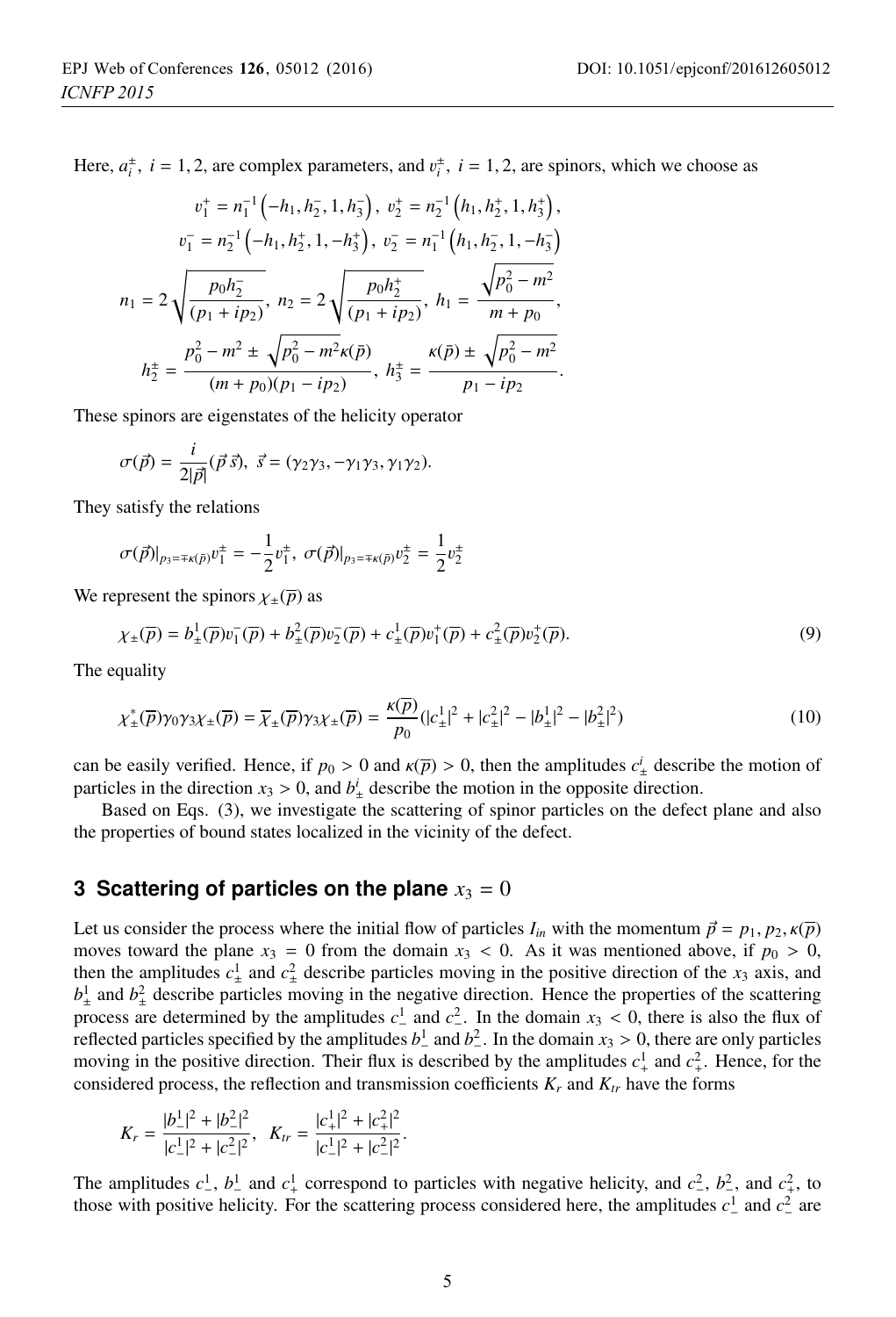considered fixed, and  $b^1, b^2, c^1,$  and  $c^2$  are determined from Eq. (8), which relates  $\chi_+$  to  $\chi_-$ , and from the equations the equations

$$
b_+^1 = 0, \ b_+^2 = 0. \tag{11}
$$

From analysis of Eq. (8), which is necessary for solving our problem, it could be obtained, that choosing the parameters  $\varsigma_1$ ,  $\varsigma_2$ ,  $\varsigma_3$ , and  $\varsigma_4$  to be real, we can represent the matrix *S* as  $S = e^{i\varphi} S$ , where  $0 \leq \varphi < 2\pi$  and

$$
S = \zeta_1 I + i\zeta_2 \gamma_5 + i\zeta_3 \gamma_3 + \zeta_4 \gamma_5 \gamma_3, \n\zeta_1^2 + \zeta_2^2 - \zeta_3^2 - \zeta_4^2 = 1.
$$
\n(12)

From (8), *Q* can be expressed in terms of *S* :

$$
Q = i\gamma_3(1-S)(1+S)^{-1}
$$

Hence, with (12), we express the coefficients  $q_i$ ,  $1 \le i \le 4$ , in formula (2) in terms of the parameters ς*i*:

$$
q_1 = -\frac{S_3}{1 + S_1}, \ q_2 = -\frac{i\zeta_4}{1 + S_1}, \ q_3 = 0, \ q_4 = -\frac{S_2}{1 + S_1}.
$$
\n(13)

It follows from these relations that  $q_2$  is imaginary and  $q_1$  and  $q_4$  are real. Relations (12) and (13) allow expressing  $\varsigma_i$  in terms of  $q_i$ :

$$
S_1 = -1 + \frac{2}{1 - q_1^2 + q_2^2 + q_4^2}, \ S_2 = -\frac{2q_4}{1 - q_1^2 + q_2^2 + q_4^2},
$$
  

$$
S_3 = -\frac{2q_1}{1 - q_1^2 + q_2^2 + q_4^2}, \ S_4 = \frac{2iq_2}{1 - q_1^2 + q_2^2 + q_4^2}.
$$

Substituting the expression for the matrix *S* of form (12) and  $\chi_{\pm}$  of form (9) in Eq. (8), we obtain linear equations for the amplitudes  $b_{\pm}^1$ ,  $b_{\pm}^2$ ,  $c_{\pm}^1$ , and  $c_{\pm}^2$ . Their solution with Eq. (11) taken into account allows finding the fluxes of the reflected and transmitted particles of different polarizations. For compact writing the obtained results we use the following notations

$$
\omega = \sqrt{p_0^2 - m^2}, \kappa = \sqrt{p_0^2 - m^2 - p_1^2 - p_2^2}
$$

The reflection and transmission amplitudes of considered scattering process read

$$
b_{-}^{1} = \frac{\left(c_{-}^{1}m\left(m_{533-22} + ik_{513+24}\right)\sqrt{\omega^{2} - \kappa^{2}} + c_{-}^{2}\kappa\left(\kappa(\omega_{514-23} - ip_{0513+24}) + m\left(p_{0522-33} + i_{512-34}\omega\right)\right)\right)}{g},
$$
  
\n
$$
b_{-}^{2} = \frac{\left(c_{-}^{2}m\left(m_{533-22} + ik_{513+24}\right)\sqrt{\omega^{2} - \kappa^{2}} + c_{-}^{1}\kappa\left(\kappa(\omega_{514-23} + ip_{0513+24}) + m\left(p_{0533-22} + i\omega_{512-34}\right)\right)\right)}{g},
$$
  
\n
$$
c_{+}^{1} = \frac{\kappa\left(c_{-}^{1}(\kappa(\omega_{51} + ip_{052}) - im_{53}\omega) + ic_{-}^{2}m_{52}\sqrt{\omega^{2} - \kappa^{2}}\right)}{g},
$$
  
\n
$$
c_{+}^{2} = \frac{\kappa\left(c_{-}^{2}(\kappa(\omega_{51} - ip_{052}) - im_{53}\omega) + ic_{-}^{1}m_{52}\sqrt{\omega^{2} - z^{2}}\right)}{g},
$$

where

$$
g = \omega\left(\left(m^2 + \kappa^2\right)\varsigma_2^2 + \left(\kappa\varsigma_1 - im\varsigma_3\right)^2\right), \ \ \varsigma_{ik} = \varsigma_i\varsigma_k, \ \ \varsigma_{ik\pm lm} = \varsigma_{ik} \pm \varsigma_{lm}.
$$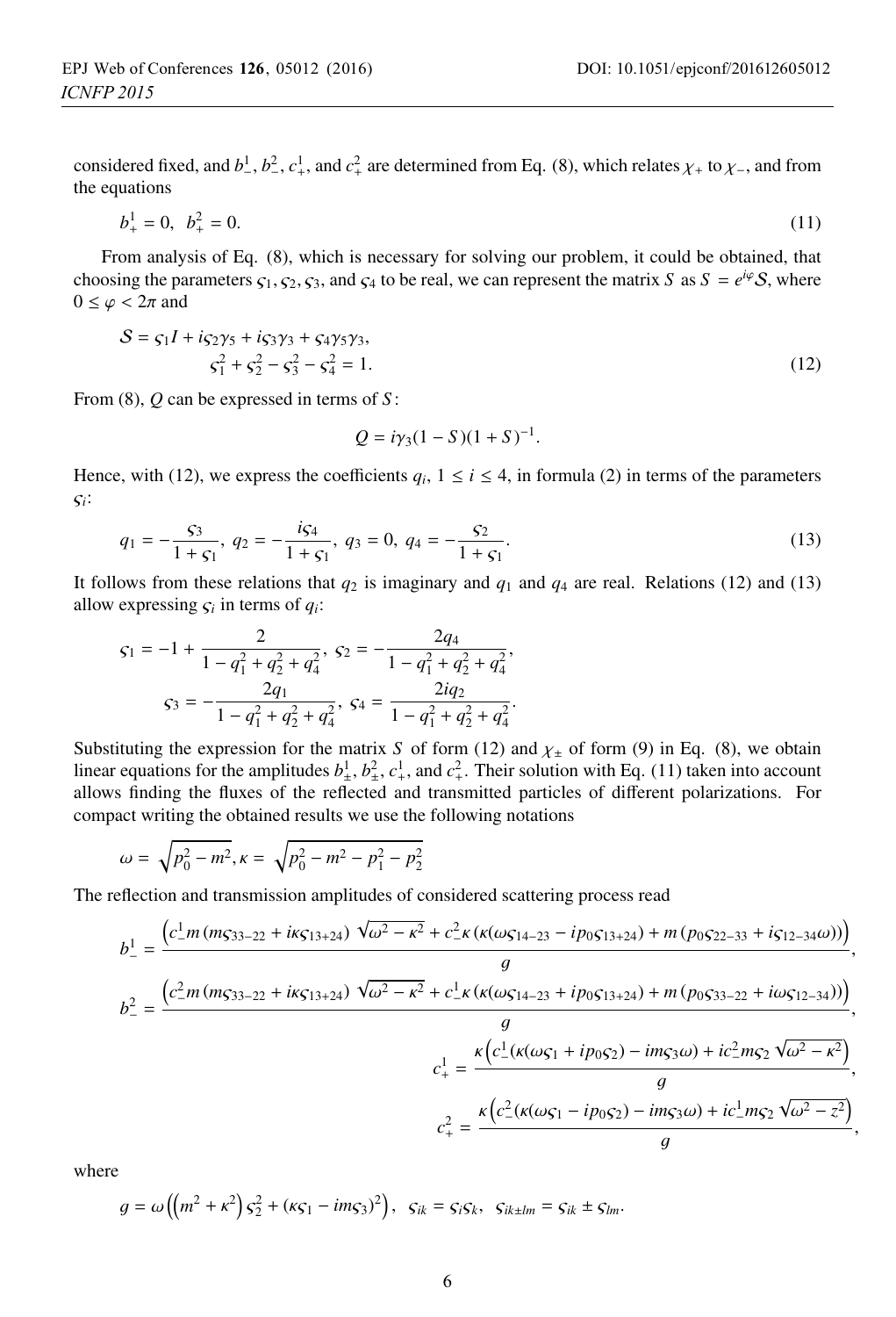In the particular case of particle motion orthogonal to the defect plane ( $p_1 = 0$ ,  $p_2 = 0$ ,  $\kappa = \omega$ ), the amplitudes of reflected and transmitted particles are given by

$$
b_{-}^{1} = \frac{c_{-}^{2} (\omega(\omega\varsigma_{14-23} - ip_{0}\varsigma_{13+24}) + m (p_{0}\varsigma_{22-33} + i\varsigma_{12-34}\omega))}{\left((m^{2} + \omega^{2})\varsigma_{2}^{2} + (\omega\varsigma_{1} - im\varsigma_{3})^{2}\right)},
$$

$$
b_{-}^{2} = \frac{c_{-}^{1} (\omega(\omega\varsigma_{14-23} + ip_{0}\varsigma_{13+24}) + m (p_{0}\varsigma_{33-22} + i\omega\varsigma_{12-34}))}{\left((m^{2} + \omega^{2})\varsigma_{2}^{2} + (\omega\varsigma_{1} - im\varsigma_{3})^{2}\right)},
$$

$$
c_{+}^{1} = \frac{c_{-}^{1} \omega(\omega\varsigma_{1} + ip_{0}\varsigma_{2} - im\varsigma_{3})}{\left((m^{2} + \omega^{2})\varsigma_{2}^{2} + (\omega\varsigma_{1} - im\varsigma_{3})^{2}\right)},
$$

$$
c_{+}^{2} = \frac{c_{-}^{2} \omega(\omega\varsigma_{1} - ip_{0}\varsigma_{2} - im\varsigma_{3})}{\left((m^{2} + \omega^{2})\varsigma_{2}^{2} + (\omega\varsigma_{1} - im\varsigma_{3})^{2}\right)}.
$$

#### **4 Bound states**

States localized in the vicinity of  $x_3 = 0$  arise if  $\bar{p}^2 - m^2 < 0$  and  $\kappa(\bar{p}) = i|\kappa(\bar{p})|$  is imaginary. For them by  $p_0 > m$ , the dispersion relation  $p_0^2 - p_1^2 - p_2^2 - \xi^{\pm} m^2 = 0$  is satisfied with

$$
\xi^{\pm} = 1 - \left( \frac{s_1 s_3 \pm \sqrt{s_2^2 (1 + s_4^2)}}{s_1^2 + s_2^2} \right)^2
$$

By fixed parameters  $\varsigma_i$ ,  $i = 1...4$ , there are two possible values for corresponding normalized electric current  $\vec{J} = e\vec{\psi}\vec{\gamma}\psi/\vec{\psi}\psi$ , which read

$$
\vec{J}(x_3,\bar{p}) = \exp\left\{-\sqrt{(1-\xi^{\pm})^2}m|x_3|\right\} \vec{j}(\bar{p}), \ \vec{j}(\bar{p}) = \frac{e\bar{\chi}_{+}(\bar{p})\vec{\gamma}\chi_{+}(\bar{p})}{\bar{\chi}_{+}(\bar{p})\chi_{+}(\bar{p})} = \frac{e\bar{\chi}_{-}(\bar{p})\vec{\gamma}\chi_{-}(\bar{p})}{\bar{\chi}_{-}(\bar{p})\chi_{-}(\bar{p})},
$$

where *e* is a charge of the particle. Here,  $j_3(\bar{p}) = 0$ , and the parallel to the plane  $x_3 = 0$  components of  $\vec{j}$  ( $\vec{p}$ ) can be written as follows

$$
j_1(\bar{p}) = -\frac{ep_1}{m\xi^{\pm}}, \quad j_2(\bar{p}) = -\frac{ep_2}{m\xi^{\pm}}.
$$

The coefficient  $\xi^{\pm}$  at the corresponding values of the parameters  $\zeta_i$  can be positive or zero. For example,  $\xi^+ = 0$  at  $\varsigma_1 = \varsigma_3$ ,  $\varsigma_2 = 1$ ,  $\varsigma_4 = 0$ , and  $\xi^- = 0$  at  $\varsigma_1 = -\varsigma_3$ ,  $\varsigma_2 = 1$ ,  $\varsigma_4 = 0$ . If  $\varsigma_2 = 0$ ,  $|S_1| > \sqrt{1 + s_3^2}$ , and  $s_4 = \pm \sqrt{s_1^2 - 1 - s_3^2}$ , then  $\xi^{\pm} > 0$ .

The dispersion law  $\bar{p}^2 = \xi^{\pm} m^2$  describes free particles with the effective mass  $m \sqrt{\xi^{\pm}} < m$  in the 1.1-dimensional space-time with two spatial coordinates and one temporal coordinate if  $\xi^{\pm} > 0$ . If  $(2+1)$ - dimensional space-time with two spatial coordinates and one temporal coordinate if  $\xi^{\pm} > 0$ . If  $\xi^+ = 0$  or  $\xi^- = 0$ , then the corresponding particles are massless. The motion of such particles explains numerous effects in graphene.

### **5 Conclusions**

We have constructed a model of the interaction of a spinor field with a material plane in the framework of Symanzik's approach. The action functional of the model includes the standard spinor Dirac action in  $(3+1)$  dimensional space-time and an additional contribution from the defect, concentrated in the part of space that it occupies (in considered case it was the plane  $x_3 = 0$ ). The action contains three parameters characterizing the properties of the material of the plane. In the model, we calculated the characteristics of a Dirac particle scattering on the defect plane and also studied the properties of states localized near it.